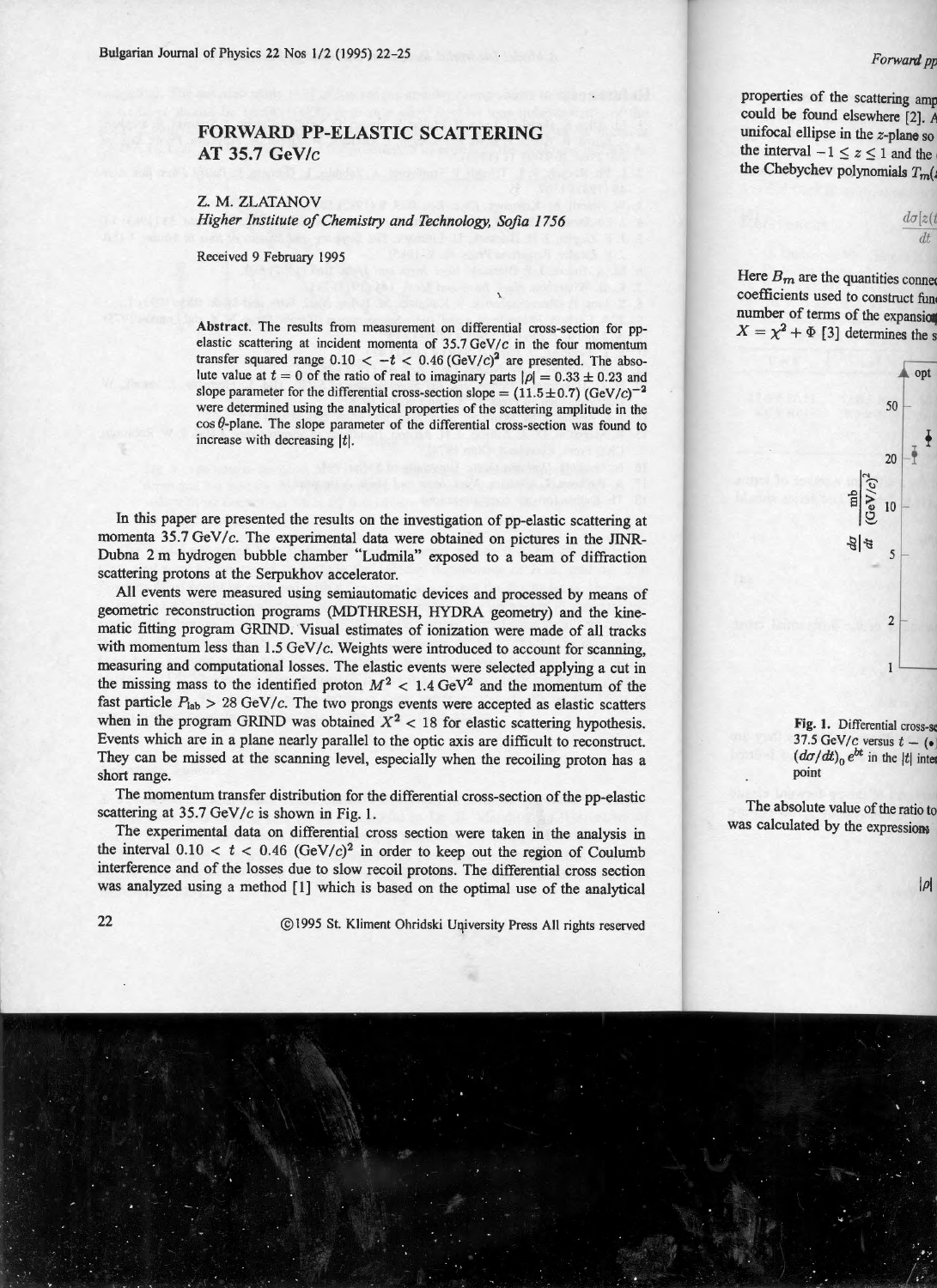properties of the scattering amplitude in the  $\cos \theta$ -plane. Its mathematical apparatus could be found elsewhere [2]. After a conformal mapping of the  $\cos \theta$ -plane into the unifocal ellipse in the z-plane so as the region  $\cos \theta_1 < \cos \theta < \cos \theta_2$  gets mapped into the interval  $-1 \le z \le 1$  and the cuts onto the ellipse  $d\sigma/dt$  are expanded in a series of the Chebychev polynomials  $T_m(z)$ :

$$
\frac{d\sigma[z(t)]}{dt} = \sum_{m=1}^{M} A_m B_m T_m[z(t)]. \qquad (1)
$$

Here  $B_m$  are the quantities connected with the ellipse dimensions;  $A_m$  are the expansion coefficients used to construct function  $\Phi$  that controls the series convergence; M is the number of terms of the expansion used in the fitting. The minimization of the quantity  $X = \chi^2 + \Phi$  [3] determines the series of truncation.



Fig. 1. Differential cross-section  $d\sigma/dt$  for pp-forward elastic scattering at 37.5 GeV/c versus  $t - (•)$ . The straight line is the fitted from  $d\sigma/dt =$  $(d\sigma/dt)_0 e^{bt}$  in the |t| interval 0.10 <  $|t|$  < 0.46 (GeV/c)<sup>2</sup>.  $\Delta$  - optical point

The absolute value of the ratio to the imaginary part of the elastic scattering amplitude was calculated by the expression:

$$
|\rho| = \sqrt{\frac{(d\sigma/dt)_{0}}{(d\sigma/dt)_{\text{opt}}} - 1}
$$
 (2)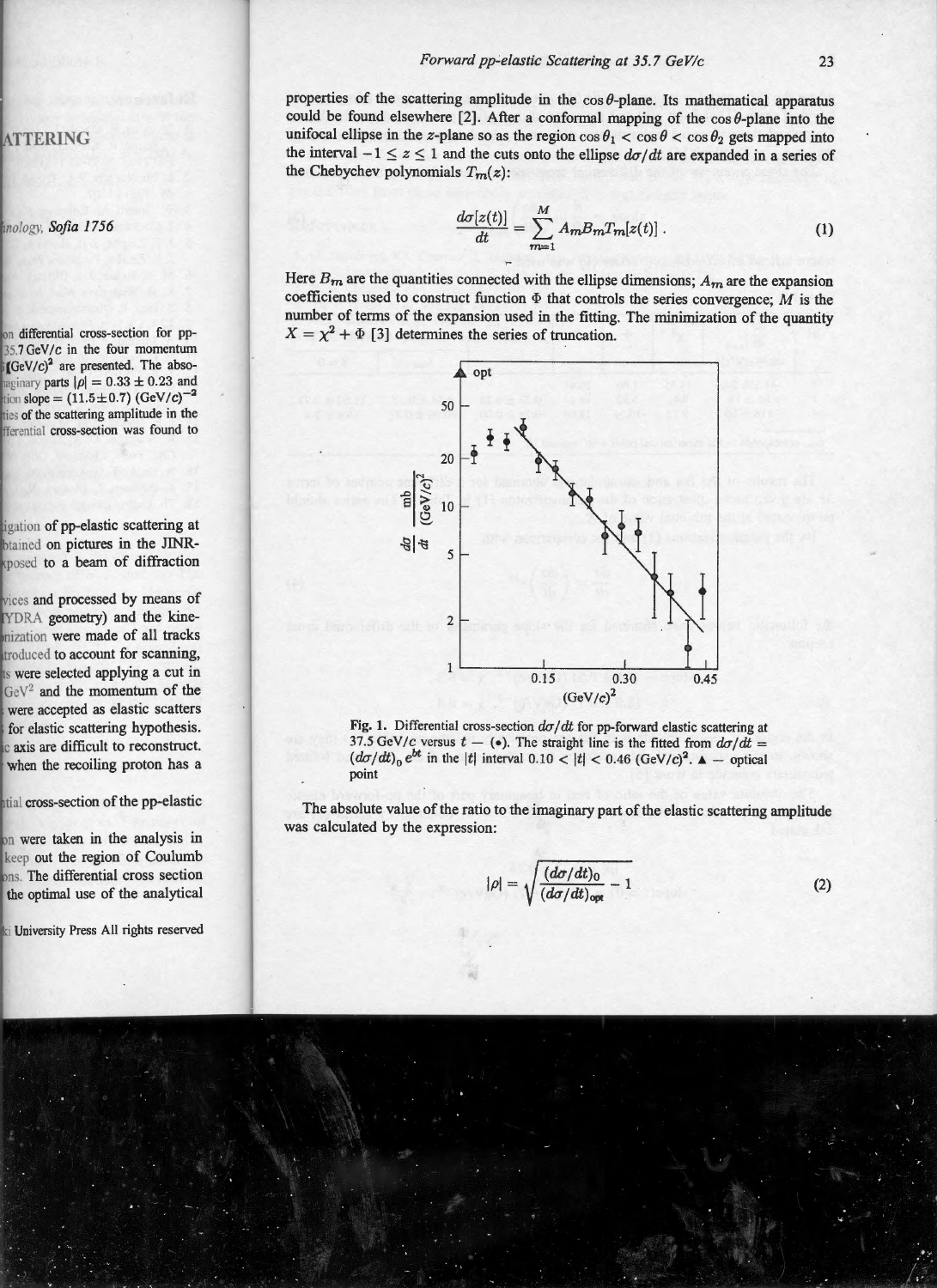where the differential cross-section  $(d\sigma/dt)$ <sup>0</sup> at  $t = 0$  was determinated after extrapolation of series (1) at point  $z(0)$  and the value of the optical point was determined from the optical theorem using experimental data on the total cross-section in this energy region  $\sigma_{\text{tot}} = 38.49$  mb [4].

The slope parameter of the differential cross-section was difined by the expression:

slope 
$$
=\frac{d}{dt}\ln\left(\frac{d\sigma}{dt}\right)_{\text{nuclear}}
$$
 (3)

where instead of  $(d\sigma/dt)_{\text{nuclear}}$  series (1) was used.

**Table 1.** 

| M | $d\sigma$<br>$\overline{dt}\Big _{t=0}$<br>$mb/(GeV/c)^2$ | $\chi^2$ | $\Phi$ | $\boldsymbol{X}$ | $ \rho $        | slope $(GeV/c)^{-2}$ |                  |
|---|-----------------------------------------------------------|----------|--------|------------------|-----------------|----------------------|------------------|
|   |                                                           |          |        |                  |                 | $t_{\rm max}$        | $t=0$            |
|   | $41.1 \pm 2.5$                                            | 18.45    | 1.96   | 20.41            |                 |                      |                  |
|   | $81 \pm 12$                                               | 8.41     | 5.82   | 14.23            | $0.33 \pm 0.23$ | $8.54 \pm 0.17$      | $11.52 \pm 0.71$ |
| 4 | $118 \pm 56$                                              | 8.13     | 10.54  | 18.66            | $0.74 \pm 0.50$ | $10.00 \pm 0.31$     | $15.8 \pm 3.4$   |

The results of the fits and extrapolations obtained for a different number of terms M are given as an illustration of the parametrizaton (1) in Table 1. The series should be truncated at the minimal value of  $X$ .

By the parametrizations (1) and for comparison with

$$
\frac{d\sigma}{dt} = \left(\frac{d\sigma}{dt}\right)e^{bt} \tag{4}
$$

the following values were obtained for the slope parameter of the differential cross section:

slope = (8.5 ± 0.2) (GeV/c)<sup>-2</sup>, 
$$
\chi
$$
 = 8.5 ;  
 $b = (8.6 \pm 0.7) (\text{GeV}/c)^{-2}$ ,  $\chi$  = 8.4.

In the region of measurements both fits are practically indistinguishable. As they are shown, in the experimental data accuracy limit, the values of the slope and b-fitted parameters coincide in work [5].

The absolute value of the ratio of real to imaginary part of the pp-forward elastic scattering amplitude and the slope of  $d\sigma/dt$  at  $z(t = 0)$  obtained by series (1) are calculated

$$
|\rho| = 0.33 \pm 0.23,
$$
  
slope $(t = 0) = (11.5 \pm 0.7) (\text{GeV}/c)^{-2}$ .